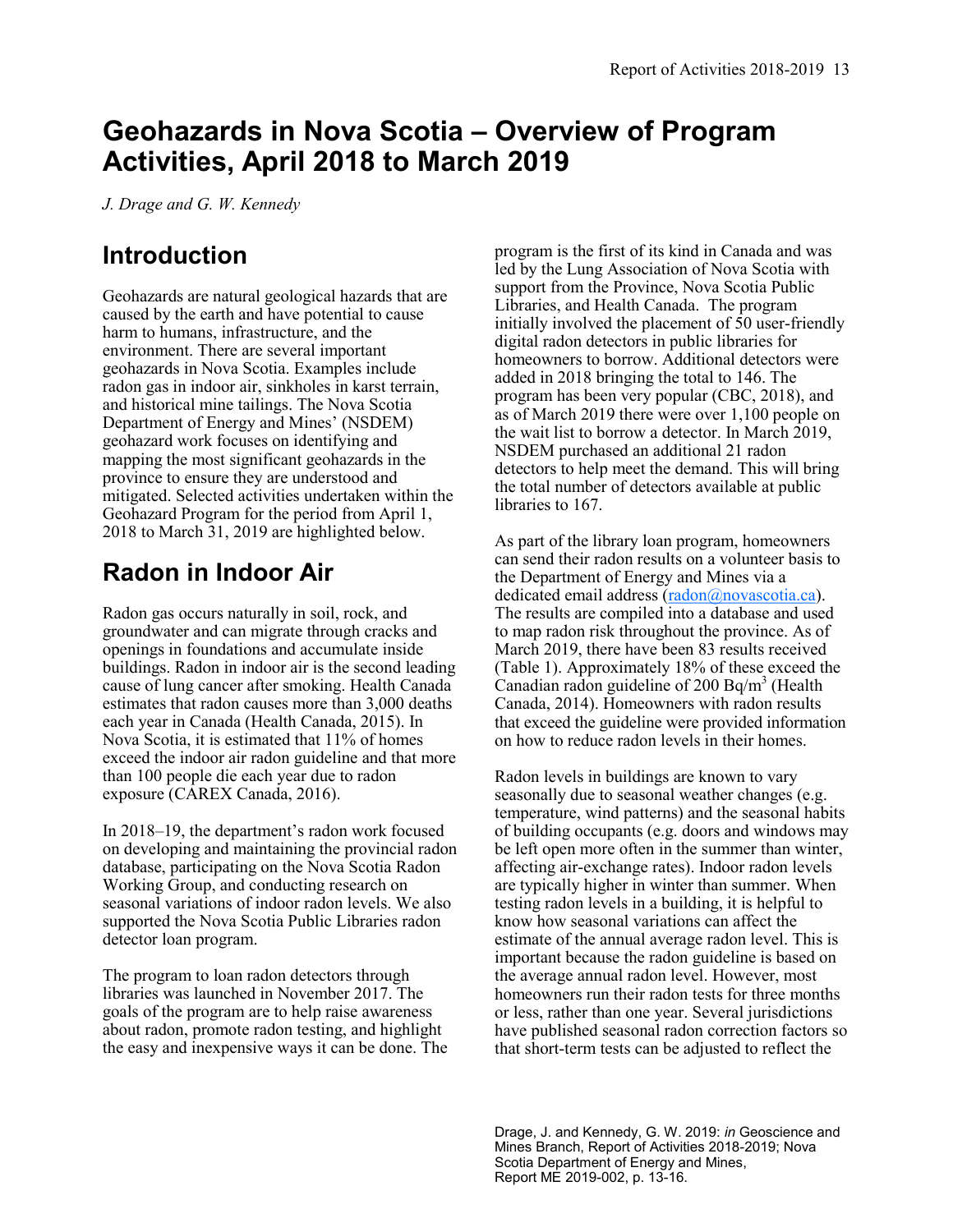| <b>Description</b>                                           | Value    |
|--------------------------------------------------------------|----------|
| Number of samples, n                                         | 83       |
| Number exceeding Canadian guideline of 200 Bq/m <sup>3</sup> | 15(18%)  |
| Maximum $(Bq/m^3)$                                           | 5,012    |
| Minimum $(Bq/m^3)$                                           | 3        |
| Average $(Bq/m^3)$                                           | 221      |
| Median $(Bq/m^3)$                                            | 70       |
| Average length of test (weeks)                               | 5        |
| Number of tests that were at least 4 weeks long              | 74 (89%) |

**Table 1.** Voluntary radon test results received from homeowners (Nov 2017 to Mar 2019)

average annual radon level in a building. These are not currently available for Nova Scotia and, therefore, a project was initiated in 2019 to monitor seasonal changes to indoor radon levels. The project will use continuous radon detectors in 10 volunteer homes for one year. The radon detectors will be installed in 10 different homes each year until enough data are available to calculate seasonal radon correction factors. Figure 1 shows preliminary results from an eight-week test in a basement of a residential home in Halifax between January 2019 and March 2019. During this test, the radon level varied from approximately  $100$  Bq/m<sup>3</sup> to 480 Bq/m<sup>3</sup> and averaged 258 Bq/m<sup>3</sup>. Additional results from this study will be reported in subsequent years as the study progresses.



**Figure 1.** Hourly indoor radon levels from a residential basement in Halifax (Jan-Mar 2019).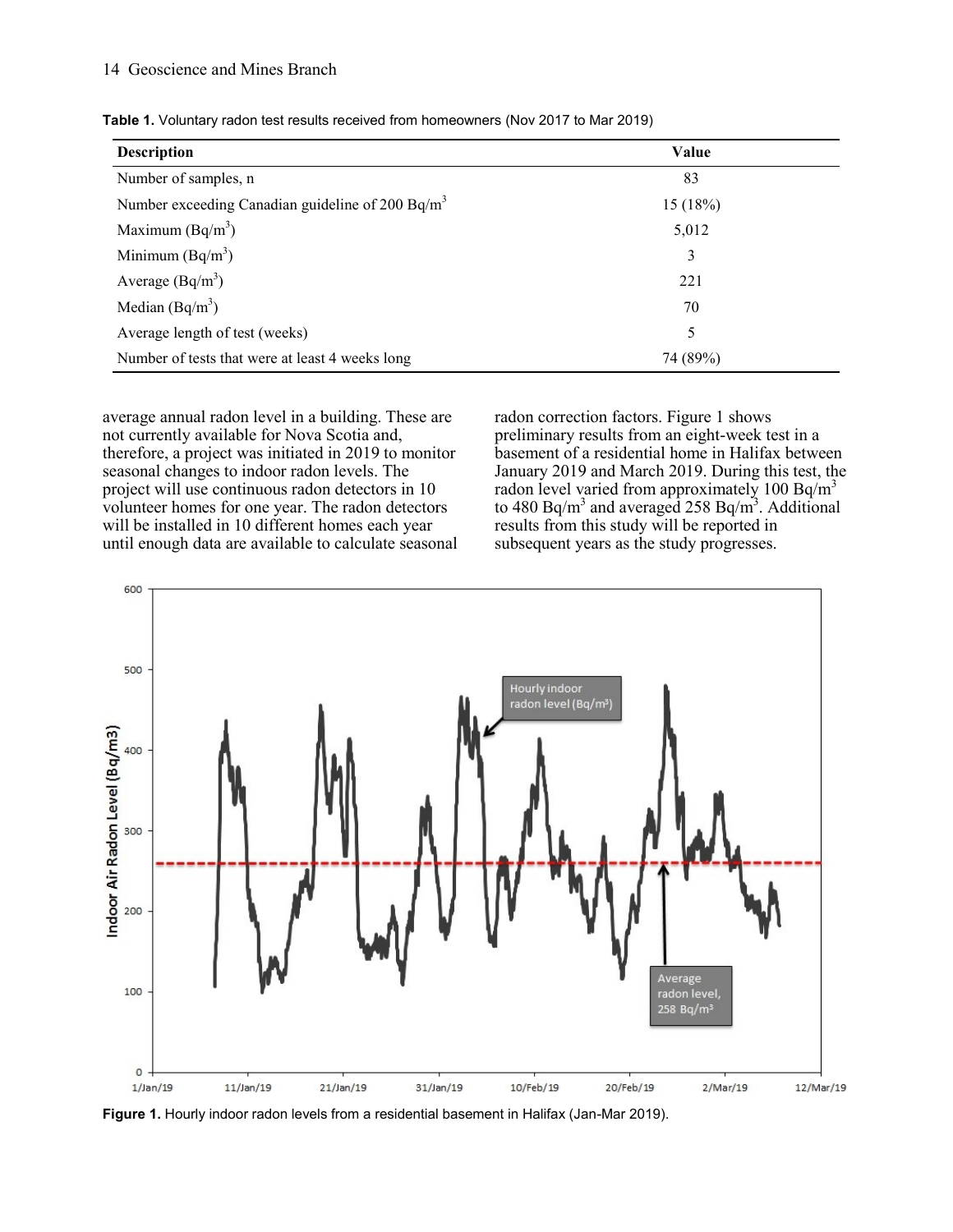For further information about radon, please visit the Nova Scotia radon risk map, which includes links to information on how to purchase radon test kits and how to find certified radon contractors for mitigation work (Nova Scotia Department of Energy and Mines, 2009).

# **Karst Risk Map**

Sinkhole development in karst terrain can cause extensive damage to buildings, roads, and other infrastructure. In Nova Scotia, most natural sinkholes associated with karst are formed in areas where gypsum occurs, although other rock types in the province are also known to have sinkholes. In 2015, a project was initiated to develop a new provincial karst risk map. The work involved the compilation of existing geology maps and karst occurrence data, review of lidar data, and field verification of sinkhole occurrences. The resulting database contains over 1,000 records of known locations with karst topography, sinkholes, and

karst springs. The new interactive karst risk map and associated open file report were released in February 2019. The new karst risk map is shown in Figure 2. The map (Nova Scotia Department of Energy and Mines, 2019) and open file report (Drage, 2019) can be accessed from the Geoscience and Mine Branch's sinkhole webpage (Nova Scotia Department of Energy and Mines, 2013). In addition to completing the new karst risk map, the department assisted with the evaluation of a significant sinkhole that developed in the Town of Oxford in July 2018. A separate report on the Oxford sinkhole can be found in this issue of Report of Activities (please see page 63).

## **Other Activities**

Gold mining that occurred in Nova Scotia between the 1860s and the 1940s produced over three million tonnes of tailings at 64 historical gold-mining districts. During this period, no environmental regulations were in place and tailings were



**Figure 2.** A karst risk map of Nova Scotia.